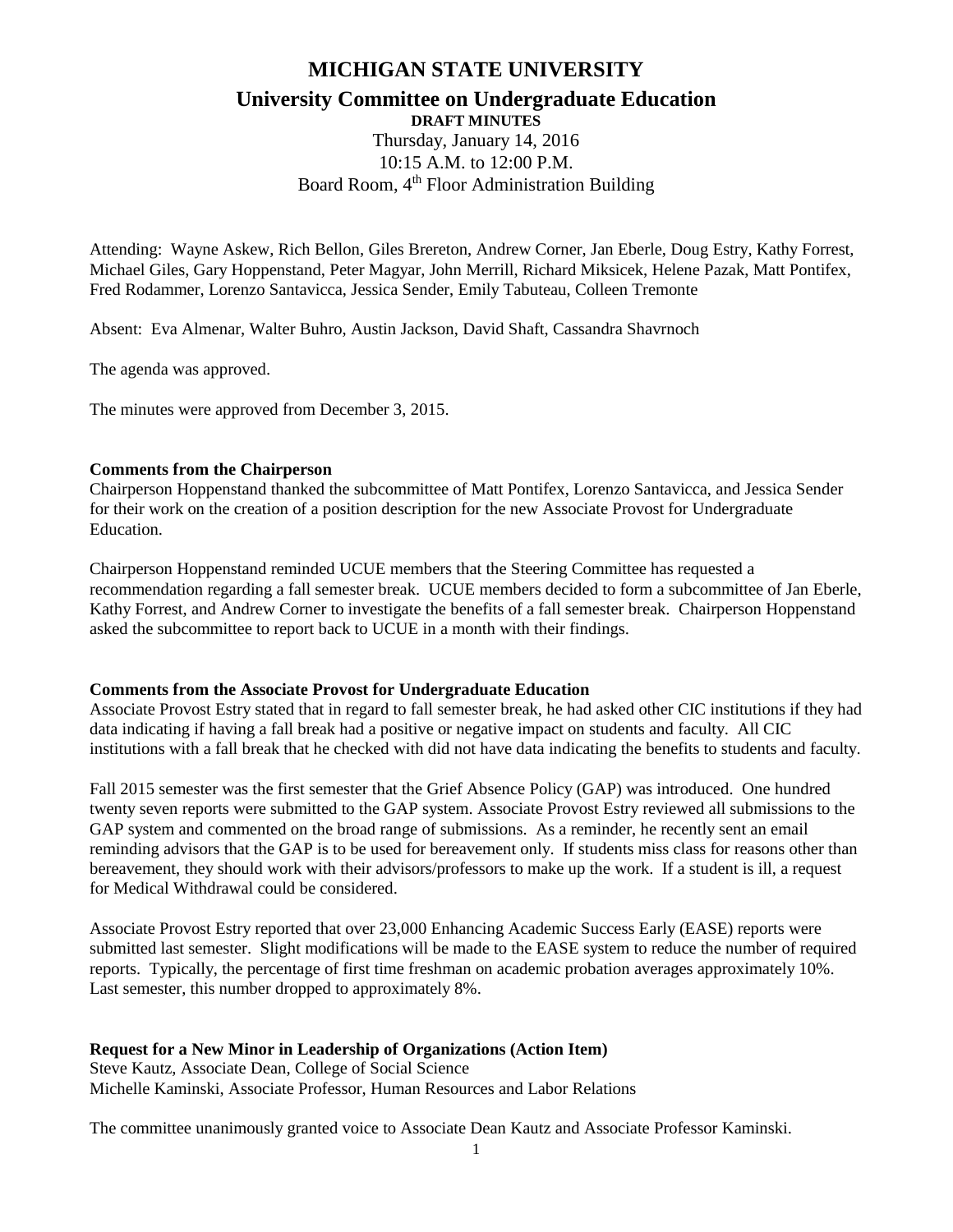Associate Dean Kautz indicated the minor will be interdisciplinary with the College of Social Science and the School of Human Resources and Labor Relations (HRLR). The minor has been endorsed by the College's Curriculum Committee and students seem enthusiastic about it. The School of HRLR has an outstanding master's program but no undergraduate programs and is eager to move into the undergraduate curriculum. The minor is stand alone and is open to all MSU students. There are also current discussions with the College of Business regarding a potential major in this area.

Associate Professor Kaminski stated this minor applies to any career and will be very useful for those graduating with a technical degree. The goal of the minor is to prepare students to critically assess the effectiveness of leaders in a wide range or organizations (business, government, and non-profit) and also prepare students to be more effective leaders in their work careers and as citizens. Effective leadership has an impact on how organizations perform and affects the quality of life for its employees.

One UCUE member inquired as to why there are no electives in the College of Business. Associate Kaminski stated that this minor is meant to be broadly applied to any degree program on campus and they did not want students to think it was only for business related majors

Associate Dean Kautz stated there are ongoing discussions with the College of Business regarding a potential major in this area.

Additional costs for the program may include hiring an undergraduate advising staff within the School of HRLR.

Voice was withdrawn from Associate Dean Kautz and Associate Professor Kaminski.

The following motion passed unanimously.

## *The University Committee on Undergraduate Education duly considered and endorsed the request for a new Minor in Leadership of Organizations.*

#### **Request for a New Minor in Animation and Comics Storytelling (Action Item)** Ann Hoffman, Assistant Dean, College of Communication Arts & Sciences Lucinda Davenport, Director, School of Journalism Stacey Fox, Professor of Practice, School of Journalism

The committee unanimously granted voice to Assistant Dean Hoffman, Professor Lucinda Davenport, and Stacey Fox.

Professor Davenport provided an in-depth explanation of how the School of Journalism is preparing students for the digital age (see accompanying PowerPoint).

Professor Davenport stated that the Bureau of Labor Statistics indicates a significant increase in the demand for animation in journalism over the next 10 years. This is due in part to the fact that people use three to five devices daily to seek out news and information. Animation is also used to break down complex ideas into simple and easy to understand information.

Assessment measures for the minor include a comparison survey of incoming students and graduates as well as a review of the student's work by area professionals.

Assistant Dean Hoffman stated that the College of Arts and Letters (CAL) is working on a similar minor called Comics and Visual Narrative. After detailed discussions between the Colleges of Communication Arts and Sciences (CAS) and Arts and Letters, it was determined that each college focus would appeal to a different audience. The Colleges considered combining their minors but determined they are two distinct programs. The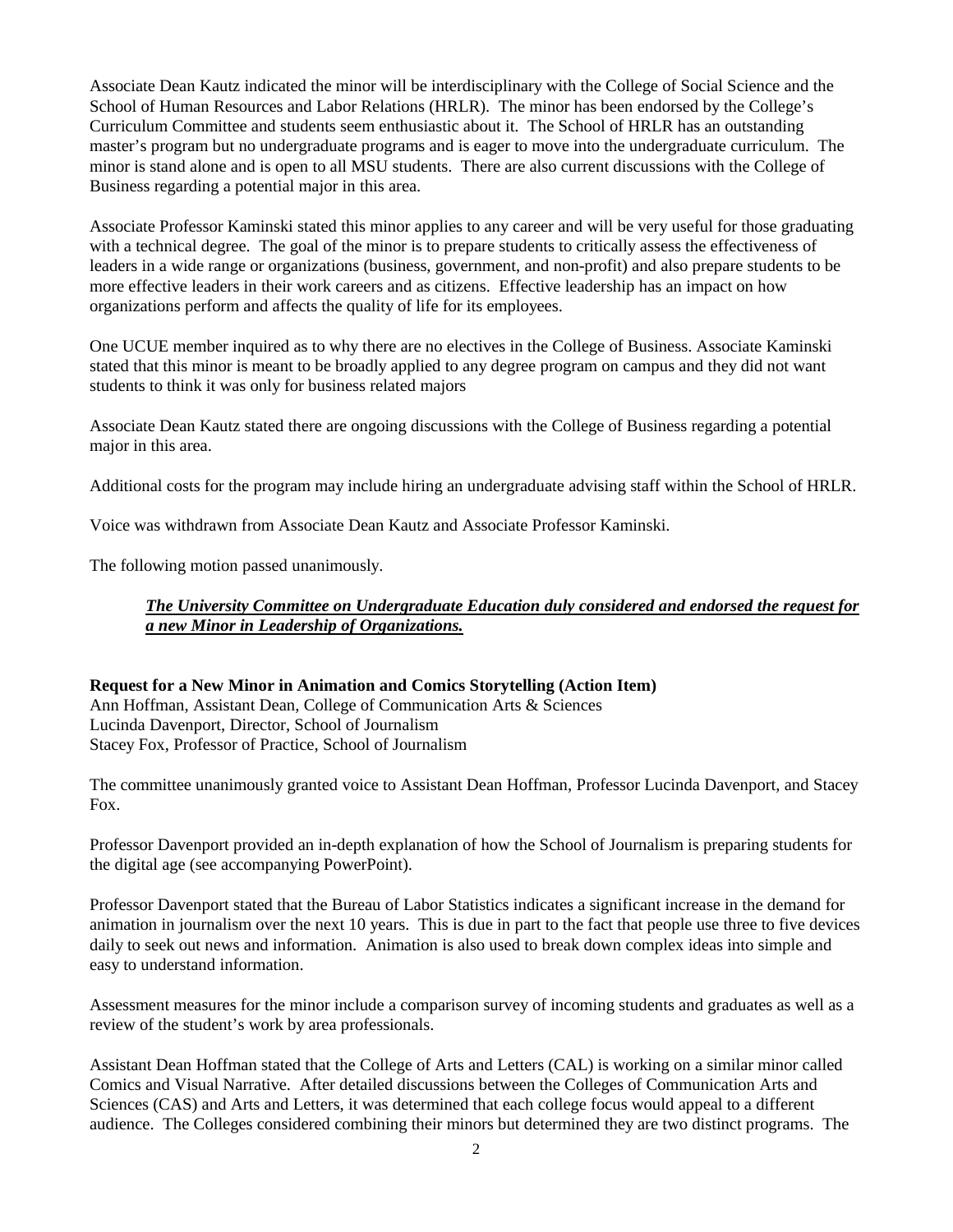CAS minor is tied to journalism and the CAL minor is linked more to the actual comics you read in the newspaper and is fictional in nature. However, the two colleges are considering how they can collaborate in order to avoid duplicate courses.

Assistant Dean Hoffman stated that this minor offers a skill set that the industry is looking for. The students have rubrics they have to achieve in order to complete the minor.

Chairperson Hoppenstand congratulated the two colleges for working together.

Voice was withdrawn from Assistant Dean Hoffman, Professor Lucinda Davenport, and Stacey Fox.

The following motion passed unanimously.

# *The University Committee on Undergraduate Education duly considered and endorsed the new Minor in Animation and Comics Storytelling.*

## **Request to Change the Requirements for the Linked Bachelor's-Master's Degree in Journalism (Action Item)**

Ann Hoffman, Assistant Dean, College of Communication Arts & Sciences Lucinda Davenport, Director, School of Journalism Geri Zeldes, Associate Professor and Director, Journalism MA Program

The committee unanimously granted voice to Assistant Dean Hoffman, Professor Lucinda Davenport, and Associate Professor Zeldes.

Associate Professor Zeldes stated the School of Journalism would like to change the admission requirements from an overall gpa of 3.5 to 3.0 and would like to eliminate the GRE requirement. Faculty feel an undergraduate's gpa will be a better predictor of their success in the Master's program than what the GRE will indicate. The lower gpa will signal to more students that they may be eligible.

Other changes include increasing the number of references from two to three. Two references can be from faculty in the School of Journalism and the third reference should be faculty outside of Journalism or an internship director.

UCUE members expressed concern regarding eliminating the GRE as a requirement to the program. Assistant Dean Hoffman explained that research indicates that the GRE is not particularly predictive of the Journalism Program. Also, many first generation college students do not have extra funds to cover the cost of the GRE. The application review committee puts more emphasis on the application and the personal essays for entry into the program.

Voice was withdrawn from Assistant Dean Hoffman, Professor Lucinda Davenport, and Associate Professor Zeldes.

*The University Committee on Undergraduate Education duly considered and endorsed the request to drop the requirement for the GRE and approved the change to the minimum gpa for applicants for the Linked Bachelor's-Master's degree in Journalism.*

**Request to Clarify the Admission Requirement for the Bachelor of Arts Degree in Special Education and Add Grade-point or average requirements in the Degree Requirements (Action Item)** Troy Mariage, Associate Professor, College of Education

The committee unanimously granted voice to Associate Professor Mariage.